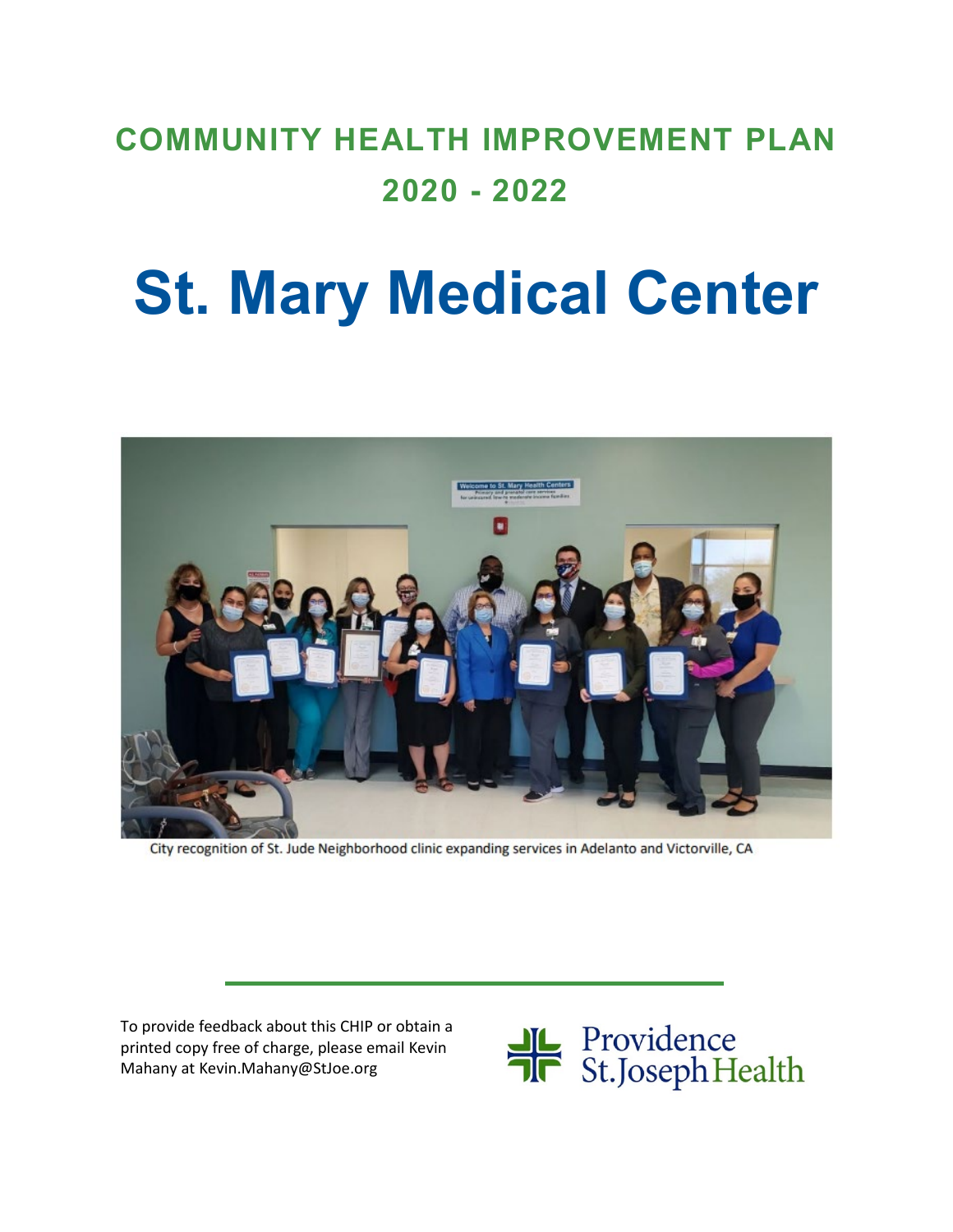# CONTENTS

| Addressing the Needs of the Community: 2020-2022 Key Community Benefit Initiatives and |
|----------------------------------------------------------------------------------------|
|                                                                                        |
|                                                                                        |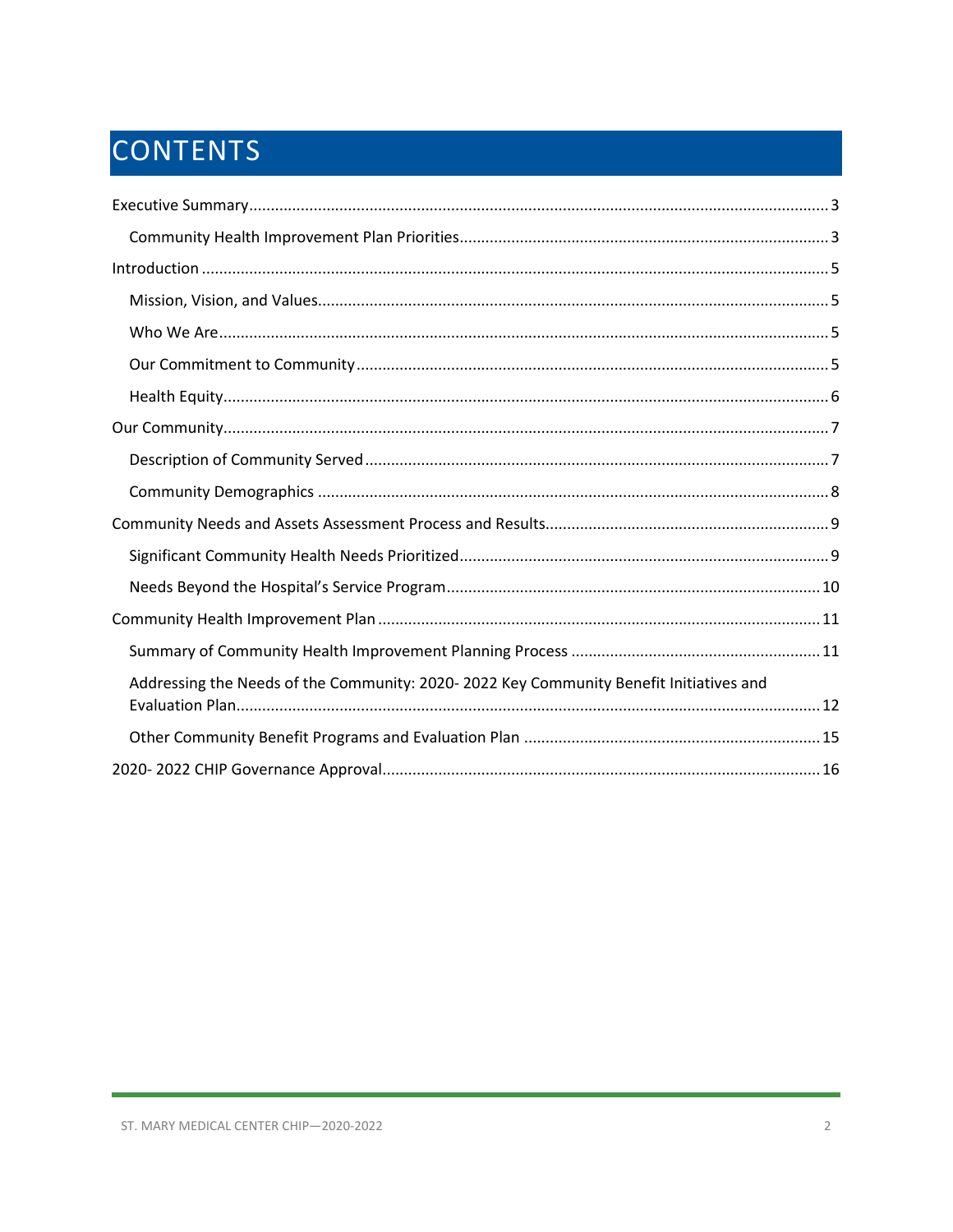### <span id="page-2-0"></span>EXECUTIVE SUMMARY

Providence St. Joseph Health (PSJH) continues its Mission of service in the High Desert through St. Mary Medical Center (SMMC). SMMC is an acute-care hospital with 213 licensed beds, founded in 1956 and located in Apple Valley, California. The hospital's service area includes a population of 373,422 people and makes up 17% of San Bernardino County.

SMMC dedicates resources to improve the health and quality of life for the communities it serves, with special emphasis on the needs of the economically poor and vulnerable. During 2019, the hospital provided \$15,736,191 in Community Benefit in response to unmet needs.

SMMC conducts a Community Health Needs Assessment (CHNA) in the communities it serves every three years to better understand the health-related needs and strengths. The results of the CHNA are used to guide and inform efforts to better address the needs of the community. Through a mixedmethods approach using quantitative and qualitative data, the CHNA process relied on several sources of information to identify community needs. The community information collected includes state and national public health data; community resident and stakeholder survey findings from the Department of Public Health, County of San Bernardino, Community Vital Signs; and hospital utilization data.

### <span id="page-2-1"></span>Community Health Improvement Plan Priorities

As a result of the findings of the [2019 Community Health Needs Assessment \(CHNA\)](https://www.providence.org/-/media/Project/psjh/providence/socal/Files/about/community-benefit/reports/2019chna-stmarymedicalcenterhd.pdf?la=en&hash=A47FA1C98FFE74713B665B61F41A71D0) and through a prioritization process aligned with our Mission, resources, and hospital strategic plan, SMMC will focus on the following areas for its 2020-2022 Community Benefit efforts:

### PRIORITY 1: ACCESS TO CARE

Lack of primary and specialty care continues to challenge the region, especially smaller and rural communities. We will be creating awareness of current services and advocate with residents to increase and provide new services and outreach to under-resourced neighborhoods. We will improve the coordination of community clinics to more effectively serve the community including, rural communities and Black, Brown, Indigenous, and People of Color (BBIPOD). Expanded access shall include dental care and expansions in health services provided at local schools.

### PRIORITY 2: MENTAL HEALTH AND SUBSTANCE USE

Mental Health and substance use continue to be a priority across our communities. Mental health challenges can impede people's ability to realize their potential, cope with stresses, work productively and fruitfully, and make contributions to their communities. We will be working on creating awareness and education campaigns regarding mental health and substance use, particularly amongst the Latino/a population, and ultimately bringing resources that address these in a meaningful and dignified way. We will continue working with local schools developing student led mental health campaigns. We will partner to raise awareness of good mental health, wellness and suicide prevention. Our work with schools will examine ways to improve reaching BBIPOC children and those whose families have low incomes.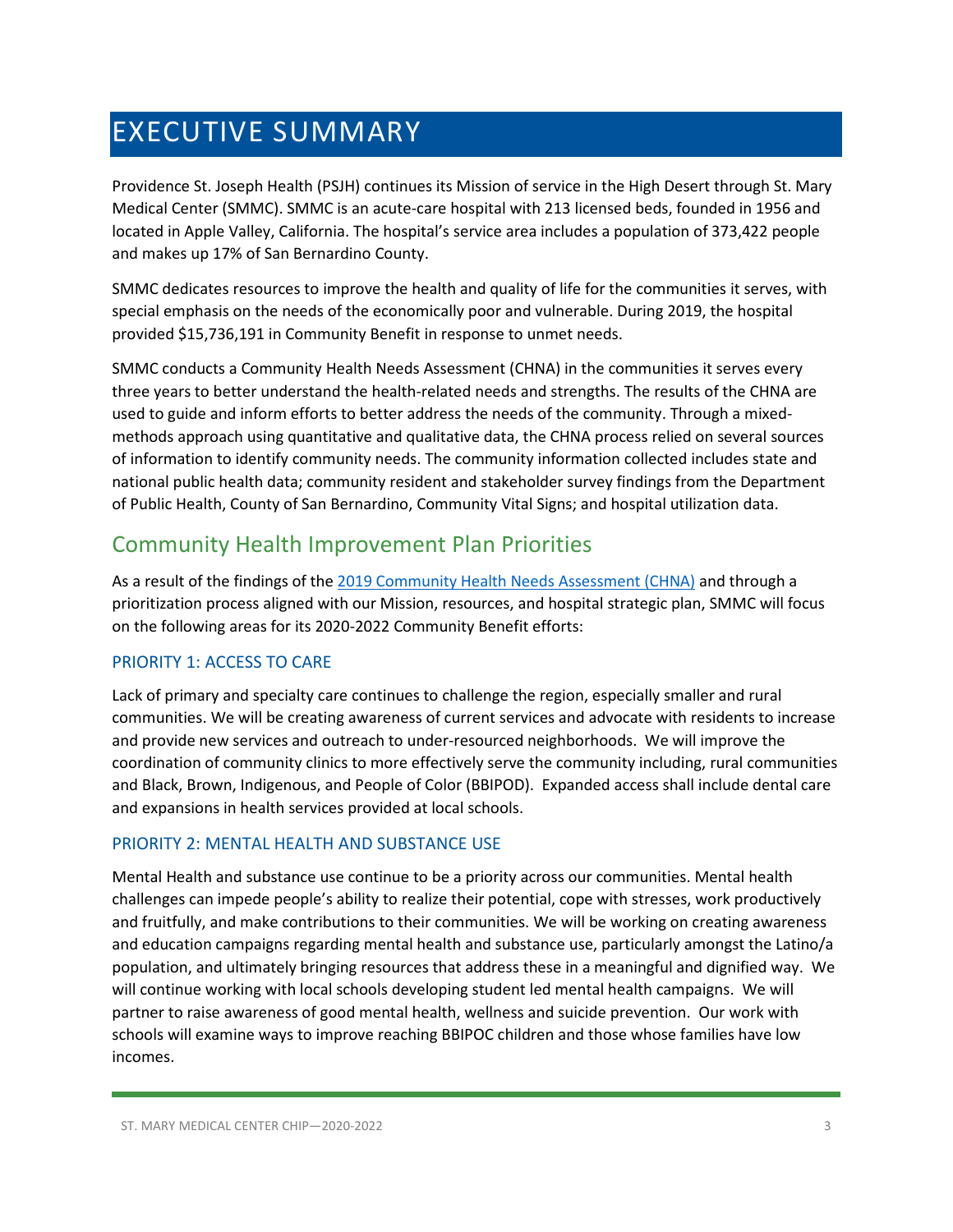### PRIORITY 3: HOMELESSNESS & HOUSING INSTABILITY

Investing in housing and services to support those experiencing homelessness to increase access to housing and meet the chronic health needs of populations experiencing homelessness. We will be working to reduce chronic homelessness, support the number of persons entering housing, and strengthen affordable housing policies in the 2021-2028 housing element plans. This work will include working with residents with low incomes who have been disproportionally hurt by failures to build low cost housing.

#### PRIORITY 4: OBESITY

Addressing access to healthy foods, creating more active communities and addressing high rates of obesity and diabetes will continue to be work led in partnership with the County of San Bernardino Department of Public Health. Creating opportunities for physical activity and nutrition education will continue in partnership with city park and recreation staff. Advocating for grocery stores, parks, sidewalks and improved streets will continue in communities with low incomes.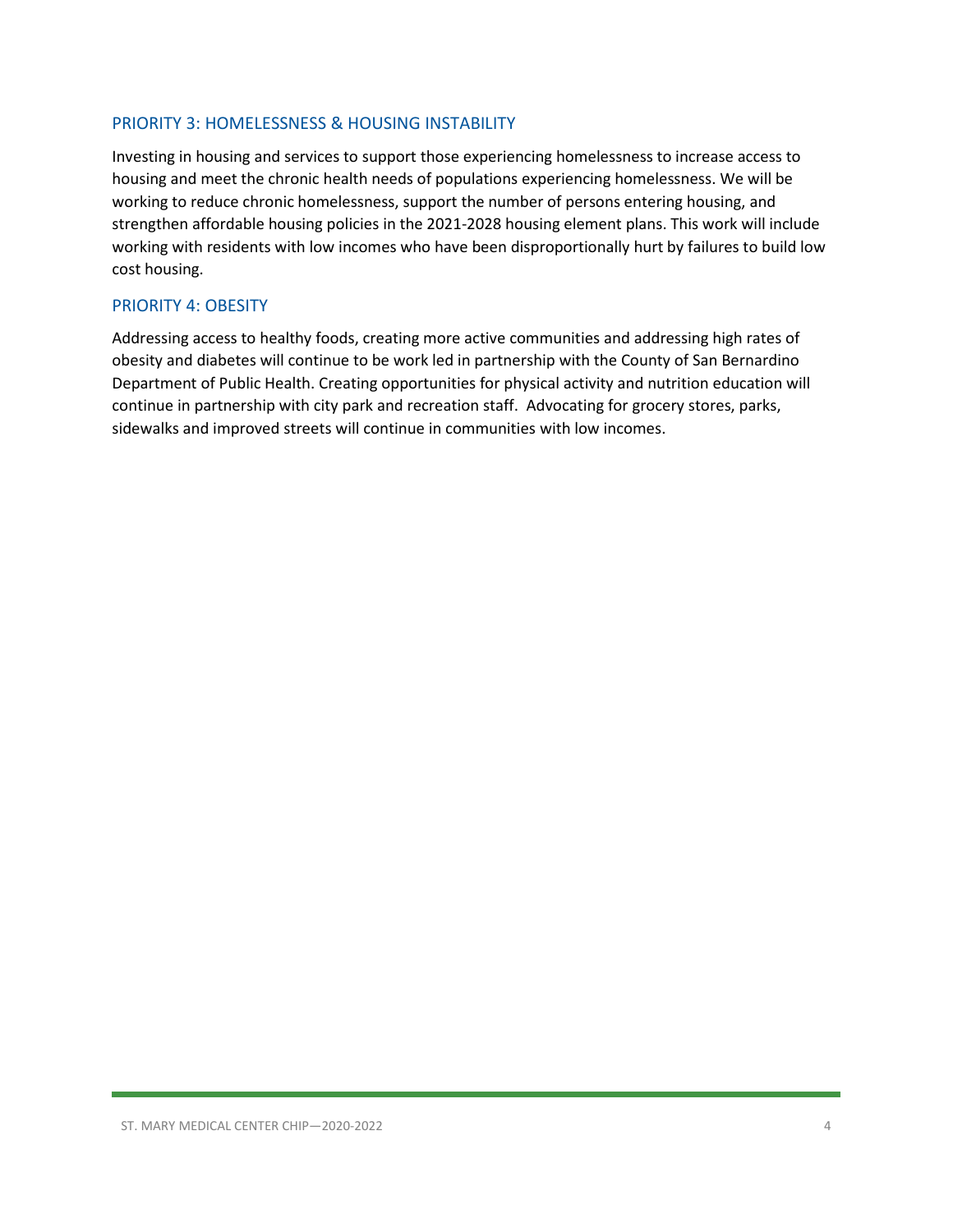### <span id="page-4-0"></span>INTRODUCTION

### <span id="page-4-1"></span>Mission, Vision, and Values

| <b>Our Mission</b> | As expressions of God's healing love, witnessed through the ministry of Jesus,<br>we are steadfast in serving all, especially those who are poor and vulnerable. |  |
|--------------------|------------------------------------------------------------------------------------------------------------------------------------------------------------------|--|
|                    | Our Vision Health for a Better World.                                                                                                                            |  |
| Our Values         | Compassion - Dignity - Justice - Excellence - Integrity                                                                                                          |  |

### <span id="page-4-2"></span>Who We Are

St. Mary Medical Center (SMMC) is an acute-care hospital founded in 1956 and located in Apple Valley, CA. The hospital has 213 licensed beds, 213 of which are currently available, and a campus that is approximately 35 acres in size. SMMC has a staff of more than 1,750 and professional relationships with more than 450 local physicians. Major programs and services offered to the community include the following: care for breast cancer, care for diabetes, cardiology, emergency services, imaging, maternity care, outpatient testing, rehabilitation, respiratory services, stroke care, surgical services, vascular services, care for women and children, and wound care.

### <span id="page-4-3"></span>Our Commitment to Community

SMMC dedicates resources to improve the health and quality of life for the communities it serves, with special emphasis on the needs of the economically poor and vulnerable. During 2019, the hospital provided \$[1](#page-4-4)5,736,191 in Community Benefit<sup>1</sup> in response to unmet needs. Many other health care providers also serve the region, including Desert Valley Hospital, Kaiser Permanente High Desert/Victorville, Victor Valley Global Medical Center, Borrego Federally Qualified Health Center (FQHC), and Mission FQHC.

SMMC further demonstrates organizational commitment to the Community Health Needs Assessment (CHNA) and Community Benefit through the allocation of staff time, financial resources, and

<span id="page-4-4"></span> $1$  A community benefit is an initiative, program or activity that provides treatment or promotes health and healing as a response to identified community needs and meets at least one of the following community benefit objectives: a. Improves access to health services; b. Enhances public health; c. Advances increased general knowledge; and/or d. Relieves government burden to improve health. Note: Community benefit includes both services to the economically poor and broader community. To be reported as a community benefit initiative or program, community need must be demonstrated. Community need can be demonstrated through the following: 1) community health needs assessment developed by the ministry or in partnership with other community organizations; 2) documentation that demonstrates community need and/or a request from a public agency or community group was the basis for initiating or continuing the activity or program; 3) or the involvement of unrelated, collaborative tax-exempt or government organizations as partners in the community benefit initiative or program.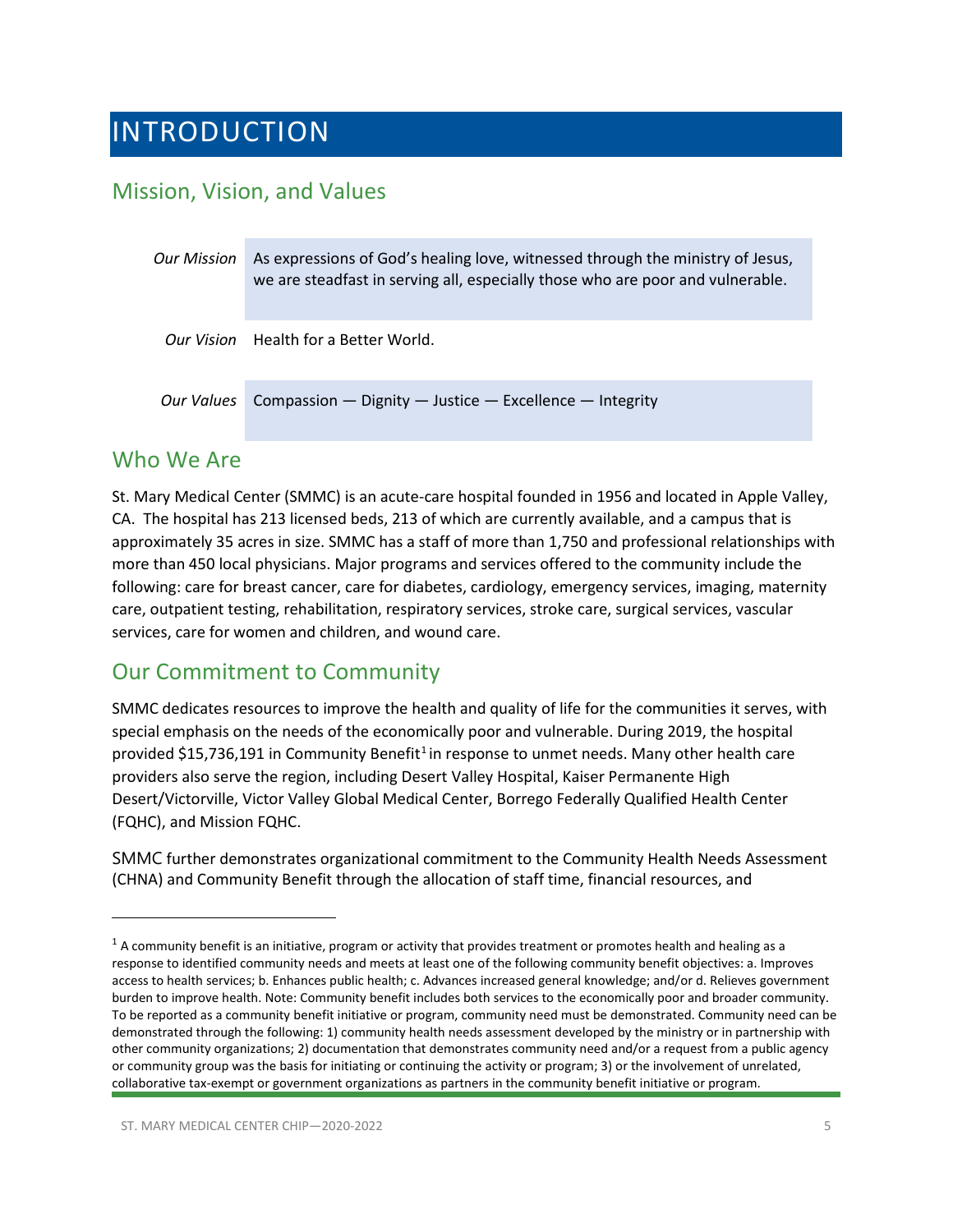participation and collaboration to address community identified needs. The Regional Director of Community Health Investment for Southern California – PSJH and Director of Community Health Investment are responsible for ensuring the compliance of Federal 501r requirements, as well as providing the opportunity for community leaders and internal hospital leadership, physicians, and others to work together in planning and implementing the resulting Community Health Improvement Plan (CHIP).

### <span id="page-5-0"></span>Health Equity

At Providence St. Joseph Health, we acknowledge that all people do not have equal opportunities and access to living their fullest, healthiest lives due to systems of oppression and inequities. We are committed to ensuring health equity for all by addressing the underlying causes of racial and economic inequities and health disparities. Our Vision is "Health for a Better World," and to achieve what we believe we must address not only the clinical care factors that determine a person's length and quality of life, but also the social and economic factors, the physical environment, and the health behaviors that all play an active role in determining health outcomes.

To ensure that equity is foundational to our CHIP, we have developed an equity framework that outlines the best practices that each of our hospitals will implement when completing a CHIP. These practices include, but are not limited to the following:



Address root causes of inequities by utilizing evidence-based and leading practices



Explicitly state goal of reducing health disparities and social inequities

Reflect our values of justice and dignity



Leverage community strengths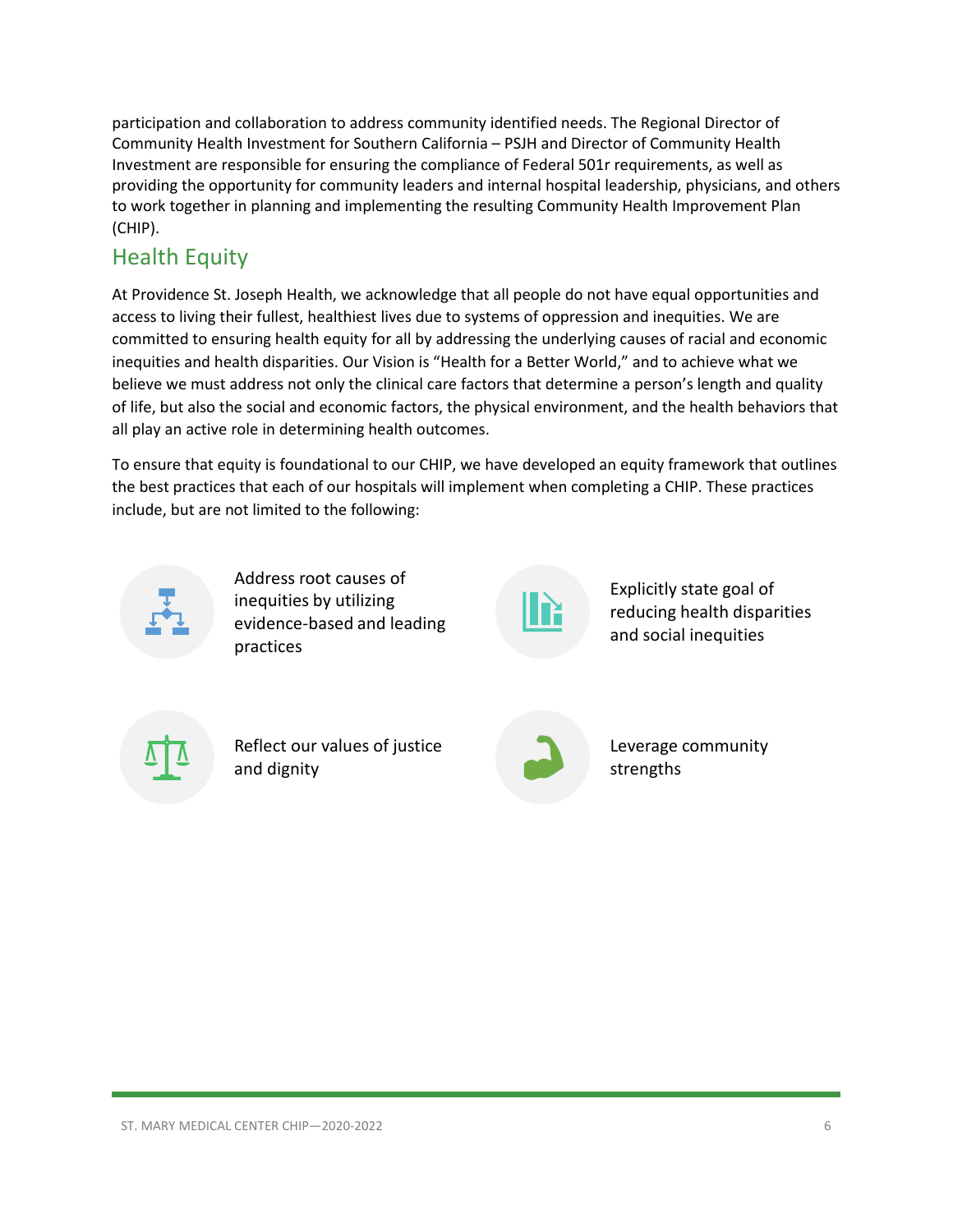### <span id="page-6-0"></span>OUR COMMUNITY

### <span id="page-6-1"></span>Description of Community Served

SMMC provides High Desert communities with access to advanced care and advanced caring. The hospital's service area includes census tracts inside the cities of Adelanto, Apple Valley, Helendale, Hesperia, Lucerne Valley, Phelan, Oro Grande, and Victorville. This is inclusive of a population of approximately 375,000 people and represents District 1 of the County's Public Health Community Vital Signs project.



### *Figure 1. Mary Medical Center Total Service Area*

Of the over 370,000 permanent residents in the total service area, roughly 44% live in the high need area, defined by lower life expectancy at birth, lower high school graduation rates, and more households at or below 200% FPL compared to census tracts in the total service area. For reference, 200% FPL is equivalent to an annual household income of \$51,500 or less for a family of 4. These households are more likely to regularly make spending tradeoffs regarding utilities, rent, groceries, medicine, and other basic expenses.

Adelanto in its entirety is designated as a high need service area, as well as some sections of Apple Valley, Hesperia, and Victorville.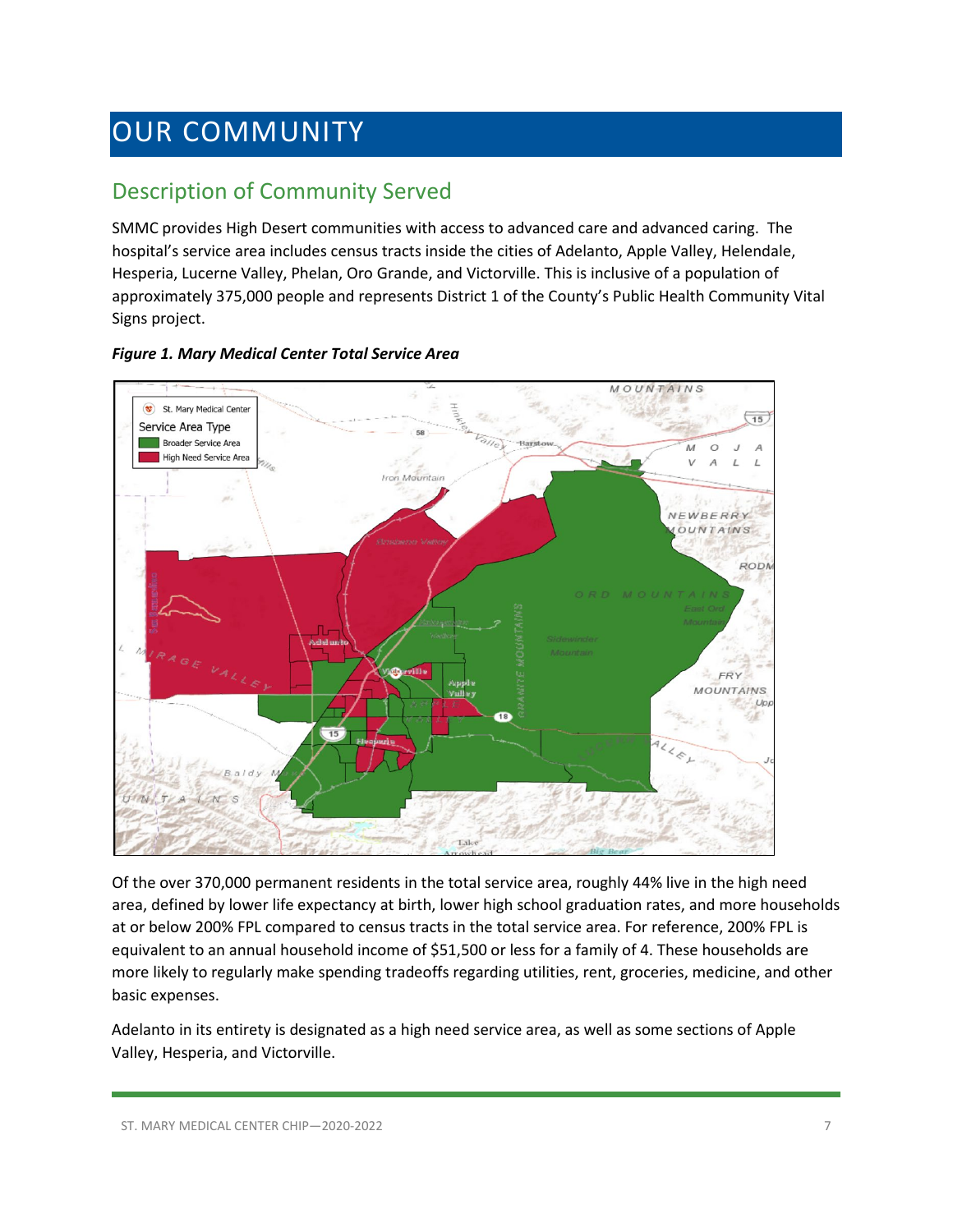### <span id="page-7-0"></span>Community Demographics

### POPULATION AND AGE DEMOGRAPHICS

The population in the High Desert total service area makes up 17% of San Bernardino County. The high need service area has a higher percentage of people under 34 years compared to the broader service area.

### POPULATION BY RACE AND ETHNICITY

Individuals who identify as Hispanic, "other" race, and Black are more likely to live in high need census tracts. People identifying as Asian and white are less likely to live in high need census tracts.

### SOCIOECONOMIC INDICATORS

| Indicator                                                                                                                                                         | <b>High Desert</b><br><b>Broader</b><br><b>Service Area</b> | <b>High Desert</b><br><b>High Need</b><br><b>Service Area</b> | <b>High Desert</b><br><b>Total Service</b><br>Area | San<br><b>Bernardino</b><br>County |
|-------------------------------------------------------------------------------------------------------------------------------------------------------------------|-------------------------------------------------------------|---------------------------------------------------------------|----------------------------------------------------|------------------------------------|
| <b>Percent of Population Below 200%</b><br><b>Federal Poverty Level</b><br>Data Source: American Community Survey<br>Year: 2019                                   | 35.9%                                                       | 59.8%                                                         | 46.3%                                              | 40.0%                              |
| <b>Median Income</b><br>Data Source: American Community Survey<br>Year: 2019                                                                                      | \$61,846                                                    | \$41,164                                                      | \$52,995                                           | \$60,761                           |
| <b>Percent of Renter Households with</b><br><b>Severe Housing Cost Burden</b><br>Data Source: American Community Survey<br>Year: Estimate based on 2013-2017 data | 25.7%                                                       | 35.3%                                                         | 31.1%                                              | 28.7%                              |

#### *Table 1. Socioeconomic Indicators for St. Mary Medical Center Service Area*

The population in SMMC's service area is more likely to be at or below 200% Federal Poverty compared to San Bernardino County overall, including nearly 60% of households in the high need service area.

The median income in the SMMC service area is almost \$8,000 lower than that of the county overall. The median income for households in the high need census tracts are approximately \$20,000 lower than the broader service area.

Severe housing cost burden represents households that spend 50% or more of their income on housing costs. A slightly greater proportion of renter households are severely housing cost burdened in SMMC's service area compared to San Bernardino County. On average, about 31% of households in the total service area are severely housing cost burdened. In the high need service area, 35% of renter households are severely housing cost burdened, compared to 26% in the broader service area.

**Full demographic and socioeconomic information for the service area can be found in the [2019 CHNA](https://www.providence.org/-/media/Project/psjh/providence/socal/Files/about/community-benefit/reports/2019chna-stmarymedicalcenterhd.pdf?la=en&hash=A47FA1C98FFE74713B665B61F41A71D0)  [for St. Mary Medical Center.](https://www.providence.org/-/media/Project/psjh/providence/socal/Files/about/community-benefit/reports/2019chna-stmarymedicalcenterhd.pdf?la=en&hash=A47FA1C98FFE74713B665B61F41A71D0)**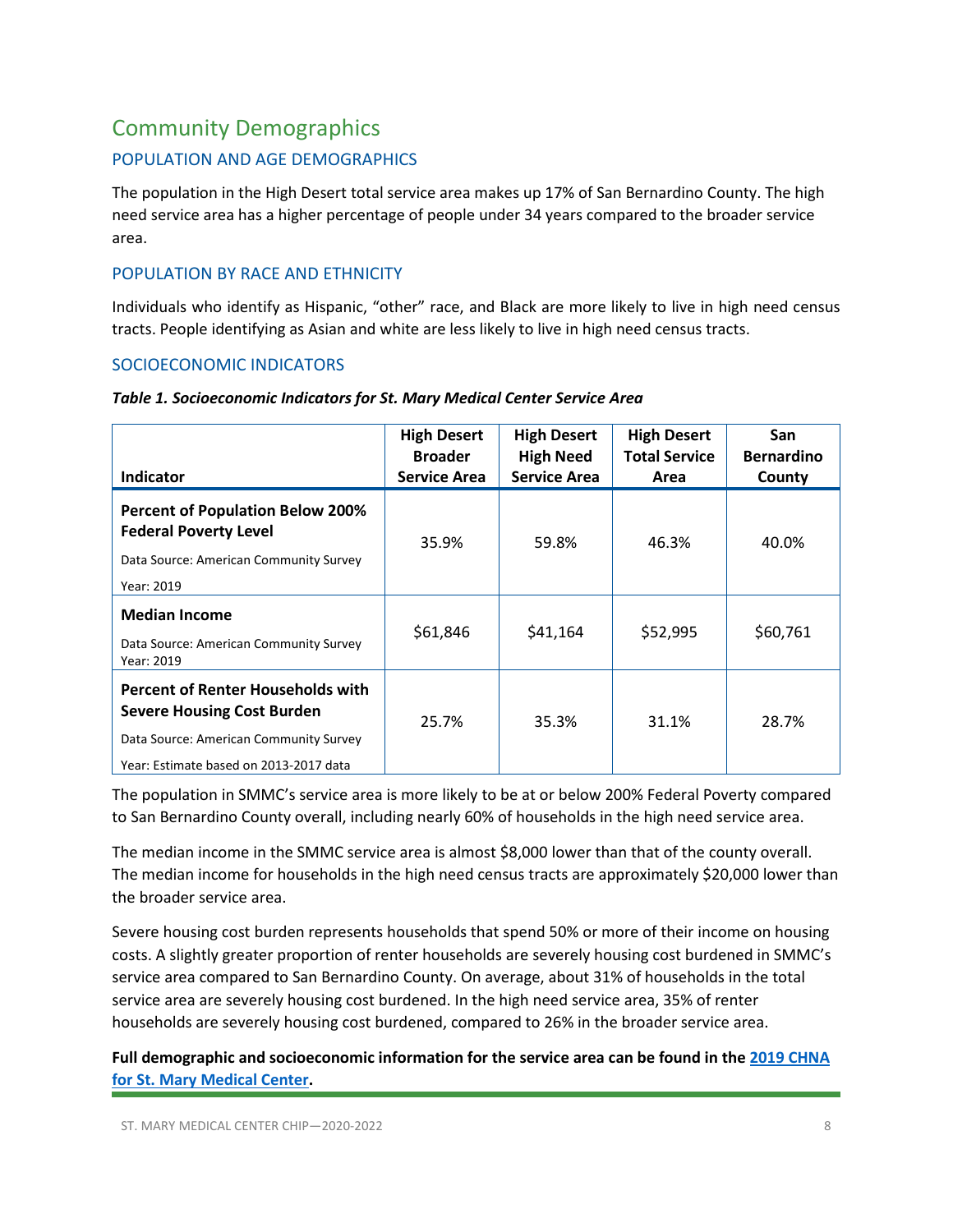## <span id="page-8-0"></span>COMMUNITY NEEDS AND ASSETS ASSESSMENT PROCESS AND RESULTS

### <span id="page-8-1"></span>Significant Community Health Needs Prioritized

The list below summarizes the rank ordered significant health needs identified through the 2020 Community Health Needs Assessment process:

### PRIORITY 1: ACCESS TO CARE

*Creating awareness of current services and advocating with residents to increase or bring new services and outreach to under-resourced neighborhoods.*

The Challenge: The High Desert has many under-resourced communities and residents experiencing a variety of barriers to accessing both primary and specialty care. Noted barriers include a lack of health literacy, cost of care, lack of local public transportation, and insufficient dental providers.

Our Vision: That the residents of the High Desert living in communities with low incomes know how to connect with resources needed for themselves, their family and their neighbors and advocate for needed services.

### PRIORITY 2: MENTAL HEALTH

*Creating awareness and education regarding mental health and substance use, particularly amongst the Latino/a population, and ultimately bringing resources that address these in a meaningful and dignified way.*

The Challenge: People living with mental health challenges need to be connected to resources in a timely manner, just as with any other medical emergency.

Our Vision: We recognize that a person is mind, body and soul. Mental health is an integral part of the well-being of a person. By creating awareness and services addressing mental health, along with substance use, we will see the betterment of individuals, families and neighborhoods.

### PRIORITY 3: HOMELESSNESS & AFFORDABLE HOUSING

*Investing in housing and services to support those experiencing homelessness to increase access to housing and meet the chronic health needs of populations experiencing homelessness.* 

The Challenge: Local communities do not have adequate support service and housing to meet the needs of people experiencing homelessness.

The Vision: Develop a community supported campaign that expands services and shelter to people experiencing homelessness, expands the availability of housing, and improves the quality of health services provided to people experiencing homelessness. Homeless prevention and the development of affordable housing initiatives are important strategies to reduce homelessness.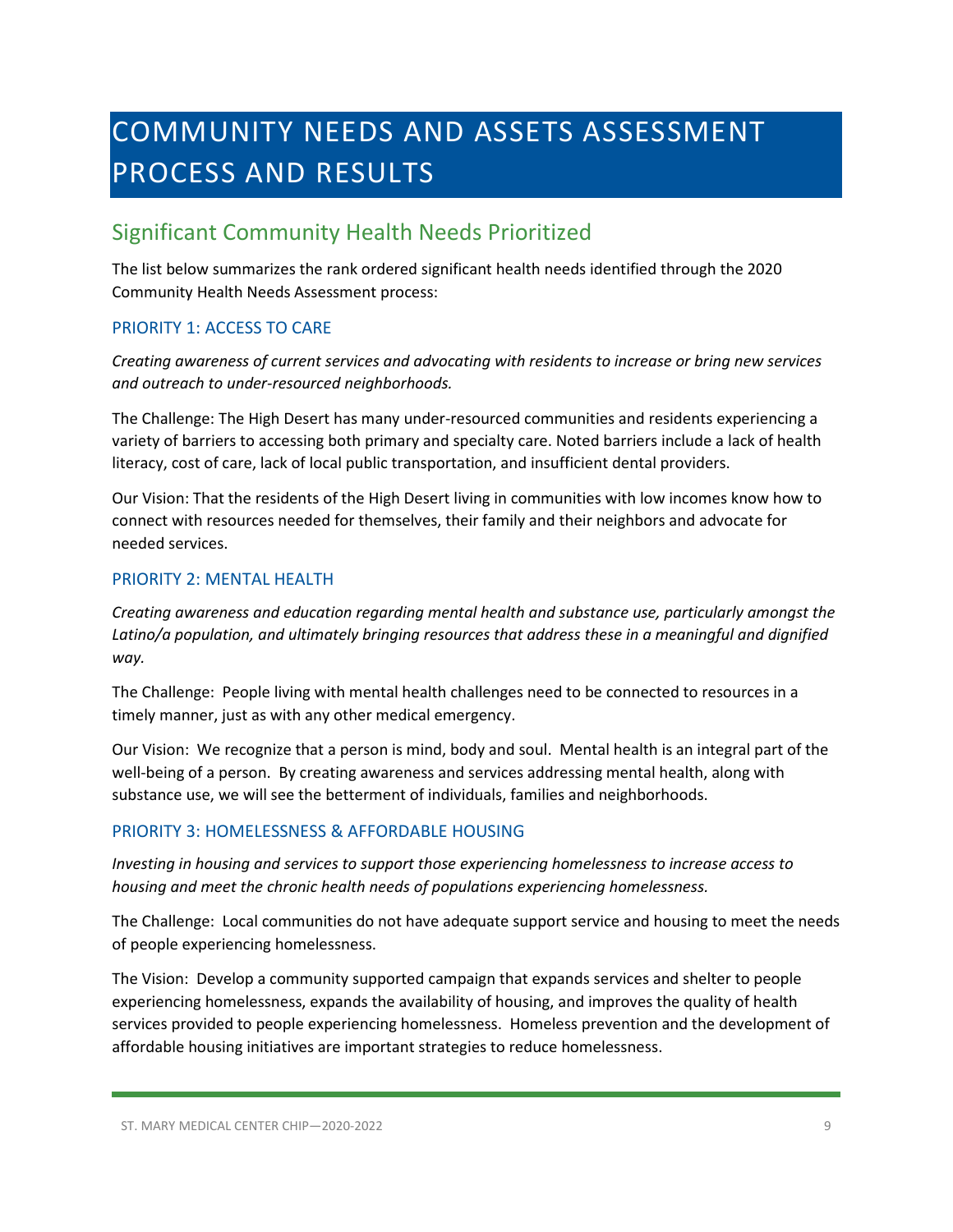### PRIORITY 4: OBESITY

*Creating opportunities for physical activity and nutrition education. Advocating for more supermarkets in neighborhoods with low incomes and increasing access to parks will lead to healthier communities.* 

The Challenge: Obesity is related to many other health problems including diabetes, heart disease, knee problems, and more. Many illnesses can be alleviated by addressing an individuals' unhealthy weight.

The Vision: A neighborhood where the healthy choice is the easiest choice. If a family wants to do exercise or eat healthy together, living in a neighborhood that offers these opportunities can make this a reality.

As we develop the Community Health Improvement Plan (CHIP), we will integrate prevention and addressing racial disparities as a cornerstone of each of the priority areas.

### <span id="page-9-0"></span>Needs Beyond the Hospital's Service Program

No hospital facility can address all of the health needs present in its community. We are committed to continuing our Mission through implementing county nutrition grants as well as mental health grants.

The following community health needs identified in the ministry CHNA will not be addressed and an explanation is provided below:

- Cancer: Given other priorities, this issue was not selected.
- Diabetes: Local Federally Qualified Health Centers provide primary medical care to residents with low incomes who have diabetes.
- Early Childhood Education: Given other priorities, resource constraints, and lack of expertise to offer this program, this issue was not selected.
- Economic Mobility: Given other priorities, resource constraints and lack of expertise to offer this program, this issue was not selected.
- Environment/Climate: [Providence St. Joseph Health has committed to](https://www.providence.org/about/community-partnerships/work-we-do/government-affairs-and-social-responsibility/environmental-stewardship/our-commitment-to-environmental-transformation) being carbon negative by [2030.](https://www.providence.org/about/community-partnerships/work-we-do/government-affairs-and-social-responsibility/environmental-stewardship/our-commitment-to-environmental-transformation) This effort will involve all hospital staff. The Regional Director, Community Health Investment has been appointed to the System Environmental Justice Work Group.
- Food Security: Local food programs include the High Desert Food Collaborative and the High Desert Second Chance Food Bank.
- Senior Health: Given other priorities raised during our most recent CHNA, this issue will be addressed by the hospital's partner St. Mary High Desert Medical Group.

In addition, St. Mary Medical Center will collaborate with local organizations that address the aforementioned community needs to coordinate care and referrals to address these unmet needs.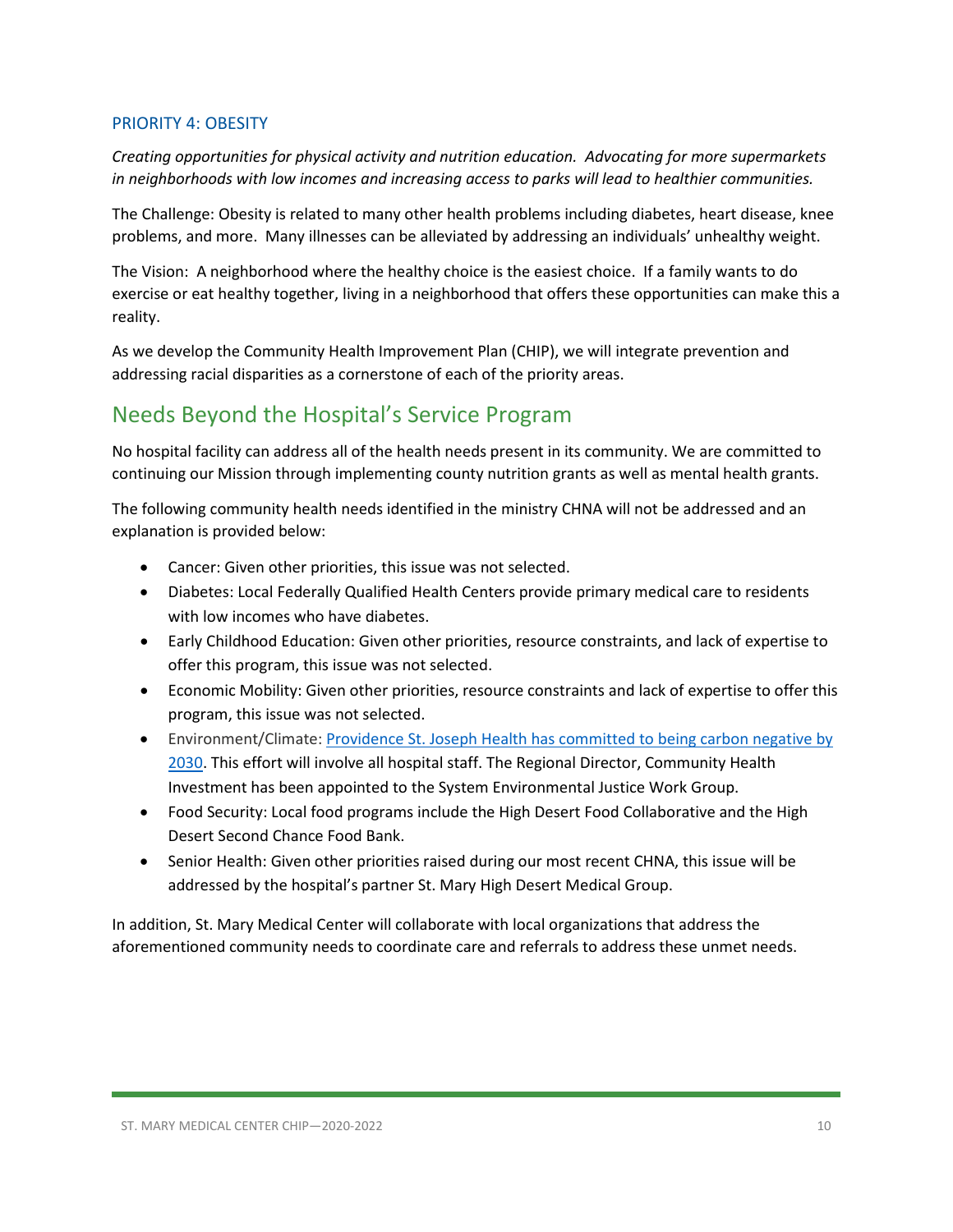### <span id="page-10-0"></span>COMMUNITY HEALTH IMPROVEMENT PLAN

### <span id="page-10-1"></span>Summary of Community Health Improvement Planning Process

The Regional Director and local Program Director developed strategies based on insights from the quantitative and qualitative data as well as local Community Health Investment caregivers, and input and feedback were provided by the Community Benefit Committee.

The 2020-2022 Community Health Improvement Plan (CHIP) process was disrupted by the SARS-CoV-2 virus and COVID-19, which has impacted all of our communities. While we have focused on crisis response, it has required a significant re-direction of resources and reduced community engagement in the CHIP process.

This CHIP is currently designed to address the needs identified and prioritized through the 2019 CHNA, though COVID-19 will have substantial impacts on our community needs. These impacts are likely to exacerbate some of the needs identified, and cause others to rise in level of priority. While this is a dynamic situation, we recognize the greatest needs of our community will change in the coming months, and it is important that we adapt our efforts to respond accordingly. This CHIP will be updated in 2021 to better document the impact of and our response to COVID-19 in our community. We are committed to supporting, strengthening, and serving our community in ways that align with our Mission, engage our expertise, and leverage our Community Benefit dollars in the most impactful ways.

St. Mary Medical Center anticipates that implementation strategies may change and therefore, a flexible approach is best suited for the development of its response to the CHNA. For example, certain community health needs may become more pronounced and require changes to the initiatives identified by SMMC in the enclosed CHIP.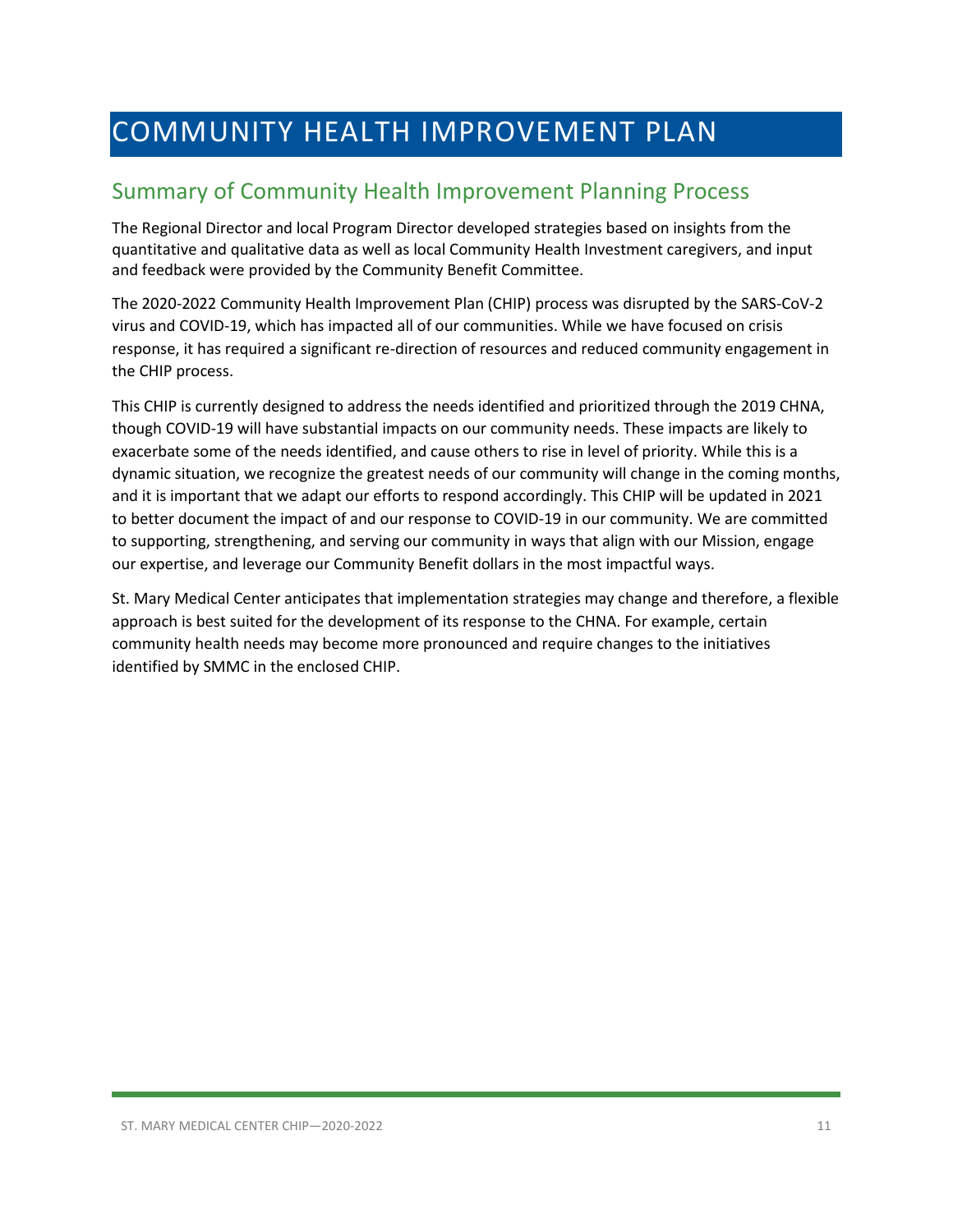### <span id="page-11-0"></span>Addressing the Needs of the Community: 2020- 2022 Key Community Benefit Initiatives and Evaluation Plan

### PRIORITY #1: ACCESS TO CARE

### *Community Need Addressed*

Improve access of health services to rural populations and people experiencing vulnerability, particularly those with low incomes, those experiencing homelessness, and those with complex health and/or social needs.

### *Goal (Anticipated Impact)*

Expanded services to rural populations and people experiencing vulnerability, particularly those with low incomes, those experiencing homelessness, and those with complex health and/or social needs.

### *Outcome Measure*

- Hospital and Medical Group services supporting rural communities
- Clinic partners providing services to people with low incomes and people experiencing homelessness
- Providing navigation to patients with complex health and/or social needs

### *Table 2. Strategies for Addressing Access to Care*

|    | <b>Strategy</b>                                                       | <b>Target Population</b>                                                              |
|----|-----------------------------------------------------------------------|---------------------------------------------------------------------------------------|
| 1. | Develop a plan to expand access to clinical services                  | Youth, families, older adults                                                         |
| 2. | Assess rural communities for health and social services               | Students, adults and older adults                                                     |
| 3. | Implement a navigator for the hospital Emergency<br><b>Department</b> | Patients with low incomes                                                             |
|    | Support St. Jude Neighborhood Clinic                                  | Inland Empire Health Plan members; patients<br>that are uninsured and/or undocumented |

### *Planned Collaboration*

Key community partners: Snowline School District, Snowline Community Cabinet, St. Mary High Desert Medical Group, St Jude Neighborhood Clinic, Borrego Health, Symba Health, San Bernardino County Department of Public Health, San Bernardino County Department of Behavioral Health, City of Victorville, San Bernardino County Office of Homeless Services, Revive Our Old Town (ROOT) Institute For Public Strategies, San Bernardino County Cal-Fresh program; City of Victorville's Homeless Task Force, Illumination Foundation.

### *Resource Commitment*

\$100,000 each year to develop then implement and report on providing health services to rural communities and vulnerable populations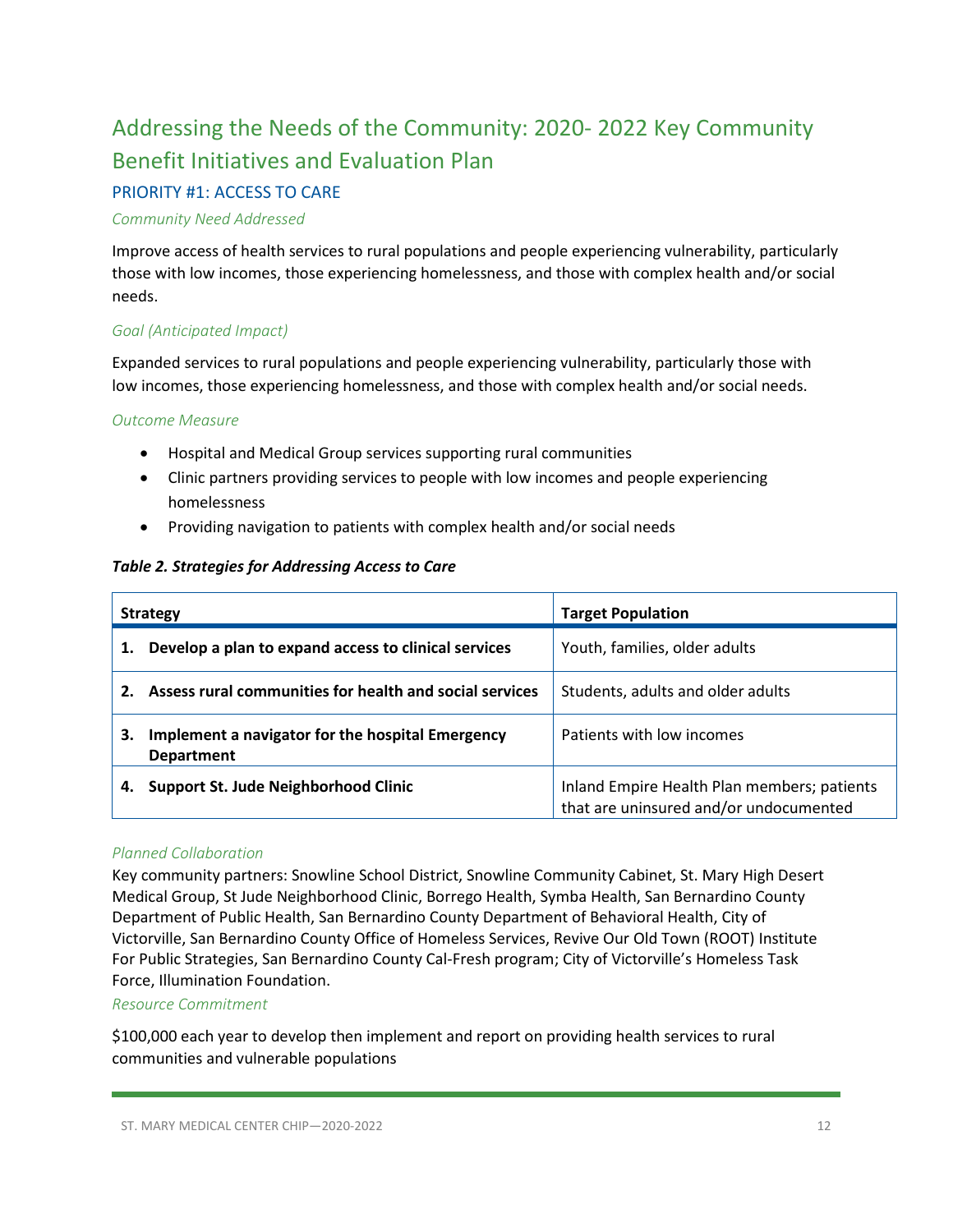### PRIORITY #2: MENTAL HEALTH AND SUBSTANCE USE

#### *Community Need Addressed*

#### Mental health and substance use care

#### *Goal (Anticipated Impact)*

Improve mental health treatment for youth, adults and people with a substance use disorder

#### *Outcome measure*

- Implementation of a student led Work2BeWell campaign in High Desert schools
- Improved care for youth and adults in mental health crisis
- Implementation of a mental health stigma reduction campaign with community partners

#### *Table 3. Strategies for Addressing:* **Mental Health and Substance Use Care**

|    | <b>Strategy</b>                                                                                                                                                           | <b>Target Population</b>  |
|----|---------------------------------------------------------------------------------------------------------------------------------------------------------------------------|---------------------------|
| 1. | <b>Implement Work2BeWell and Mental Health First Aid where</b><br>the # of student-led events are reported along with Care<br>Solace services to students seeking therapy | Students and young adults |
| 2. | Improved Emergency Room care for patients where length of<br>stay is reduced and the # of youth "connected to therapy" is<br>reported                                     | Youth and adults          |
| З. | A stigma reduction campaign launched with support of public<br>and private partners                                                                                       | Youth and adults          |

#### *Planned Collaboration*

Key Community Partners: Hesperia and local school districts; Work2BeWell/Providence Health, St. John of God Healthcare, Snowline School District, Victor Valley College, San Bernardino County Department of Behavioral Health, Providence Health's Behavioral Health Institute, Mind OC, Stigma Free OC, Every Mind Matters, Inland Empire Health Plan, Desert Mountain Children's Center, Life Skills Awareness, Ron Powell Consultants, High Desert Homeless Services, Illumination Foundation, City of Victorville, National Alliance for Mental Illness – Inland Valley, St. Mary High Desert Medical Group, Kaiser Permanente's Fontana Community Benefit program and Main Street Hesperia Mental Health Clinic.

#### *Resource Commitment*

\$150,000 each year to develop, implement and report progress on each strategy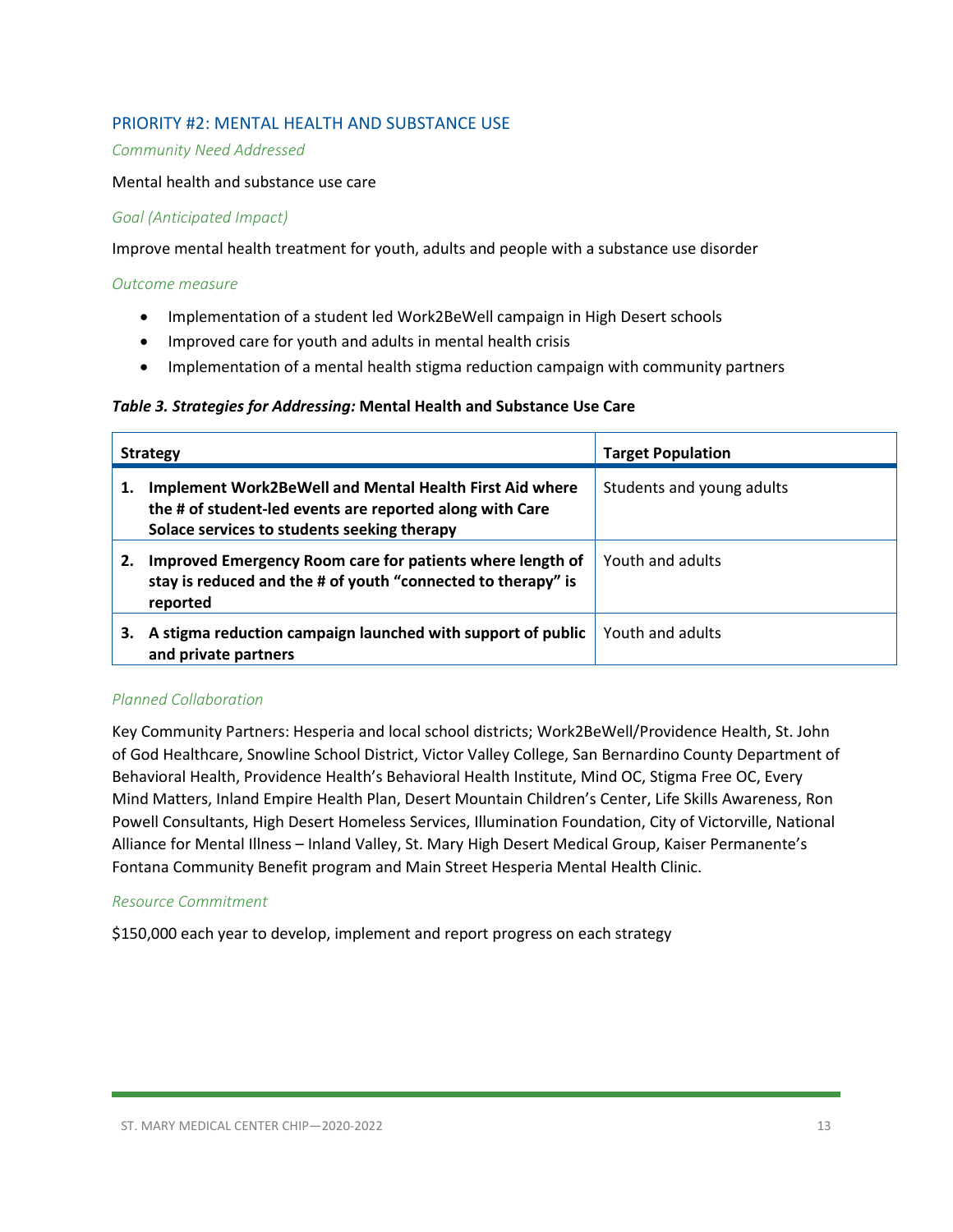### PRIORITY #3: HOMELESSNESS AND AFFORDABLE HOUSING

#### *Community Need Addressed*

#### Increase in homelessness and a lack of affordable housing

#### *Goal (Anticipated Impact)*

Reduce chronic homelessness, support City of Victorville developing a comprehensive campus to address homelessness which will include housing, health and social services and expand the availability of affordable housing to populations with low incomes.

#### *Outcome measure*

- "Bend the curve" in local growth of chronic homelessness as reported in annual Point in Time Counts
- Open a City of Victorville wellness campus where shelter and healthcare replace unsheltered living, and begin care navigation to support access to appropriate services
- Launch a housing campaign including training of residents to expand access of affordable housing as proposed in local city housing plans for 2021-2028.

#### *Table 4. Strategies for Addressing:* **homelessness and affordable housing**

| <b>Strategy</b> |                                                                                                                                                                                      | <b>Target Population</b>                    |
|-----------------|--------------------------------------------------------------------------------------------------------------------------------------------------------------------------------------|---------------------------------------------|
| 1.              | Implement a homeless navigator position for the hospital                                                                                                                             | People experiencing chronic<br>homelessness |
| 2.              | Support development of a wellness campus for people<br>experiencing homelessness by the City of Victorville to<br>include recuperative care and mental health and social<br>services | People experiencing chronic<br>homelessness |
| 3.              | Develop a housing campaign in Apple Valley and Victorville<br>with trained residents advocating for affordable housing                                                               | Families with low incomes                   |

### *Planned Collaboration*

Key Community Partners: City of Victorville Homeless Taskforce, San Bernardino County Office of Homeless Services, GIPS, The Family Assistance Program, Inland Empire Health Plan, Loma Linda Medical Center, Wells Fargo Bank, Habitat for Humanity, Town of Apple Valley, Housing and Community Development, City of Victorville Planning Department.

#### *Resource Commitment*

### \$100,000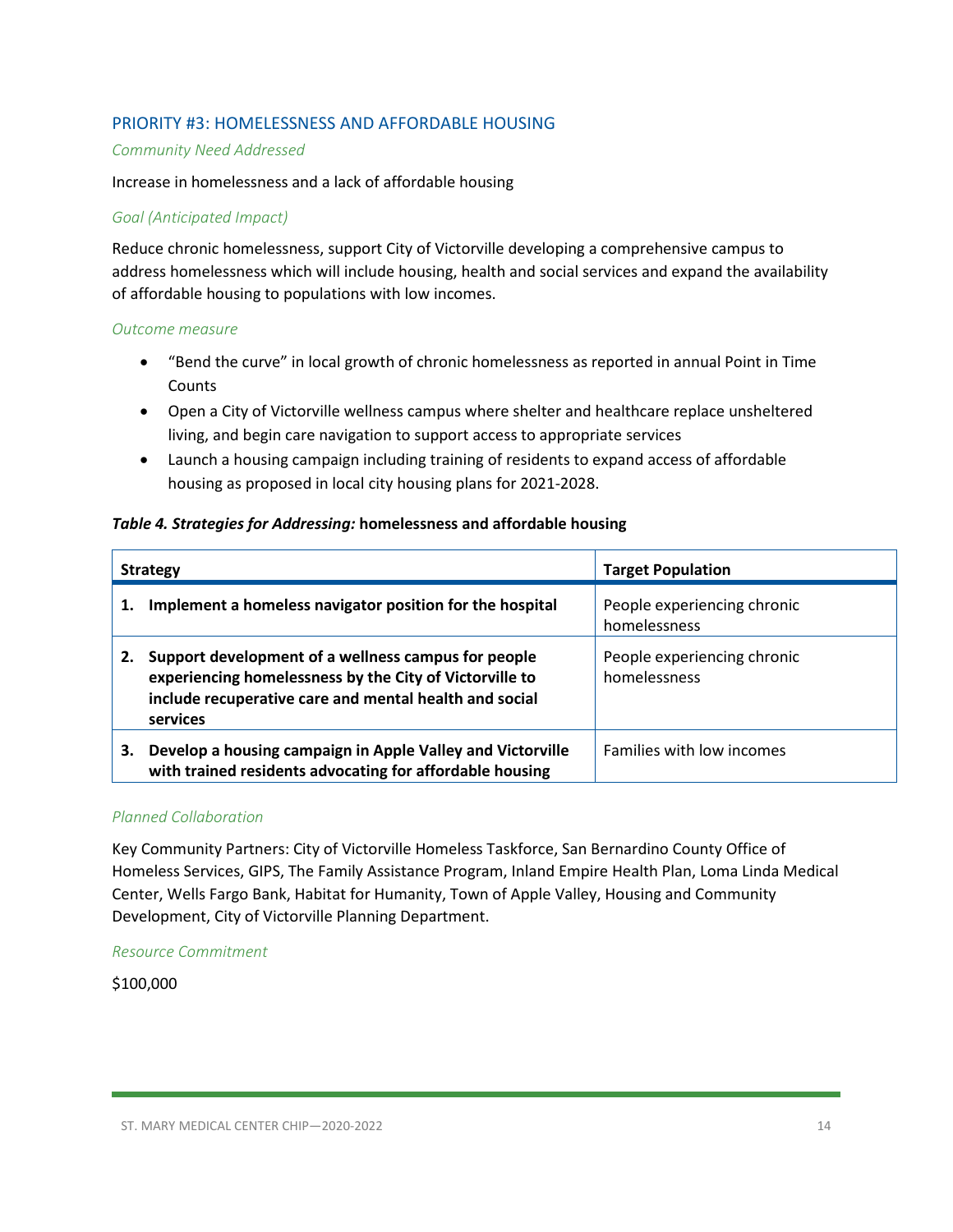### <span id="page-14-0"></span>Other Community Benefit Programs and Evaluation Plan

| <b>Initiative (Community</b><br><b>Need Addressed)</b> | <b>Program Name</b>                                                                   | <b>Description</b>                                                                                                                    | <b>Target Population</b>                                            |
|--------------------------------------------------------|---------------------------------------------------------------------------------------|---------------------------------------------------------------------------------------------------------------------------------------|---------------------------------------------------------------------|
| Food insecurity<br>1.<br>screenings                    | Cal Fresh Program                                                                     | Conduct food insecurity<br>screenings in a health<br>care setting                                                                     | Patients with low<br>incomes and<br>experiencing food<br>insecurity |
| Lack of parks and<br>2.<br>walkable<br>neighborhoods   | Adelanto Active<br><b>Transportation Plan</b><br>and Safe Routes to<br><b>Schools</b> | Partner with<br>Adelanto schools and<br>neighborhoods to<br>improve<br>neighborhood<br>walkability and<br>increase number of<br>parks | Adelanto residents                                                  |
| Food insecurity<br>3.                                  | High Desert Second<br>Chance, Christ The<br>Good Shepard Church                       | Providing food to<br>people with low<br>incomes                                                                                       | People with low<br>incomes                                          |

*Table 5. Other Community Benefit Programs in Response to Community Needs*